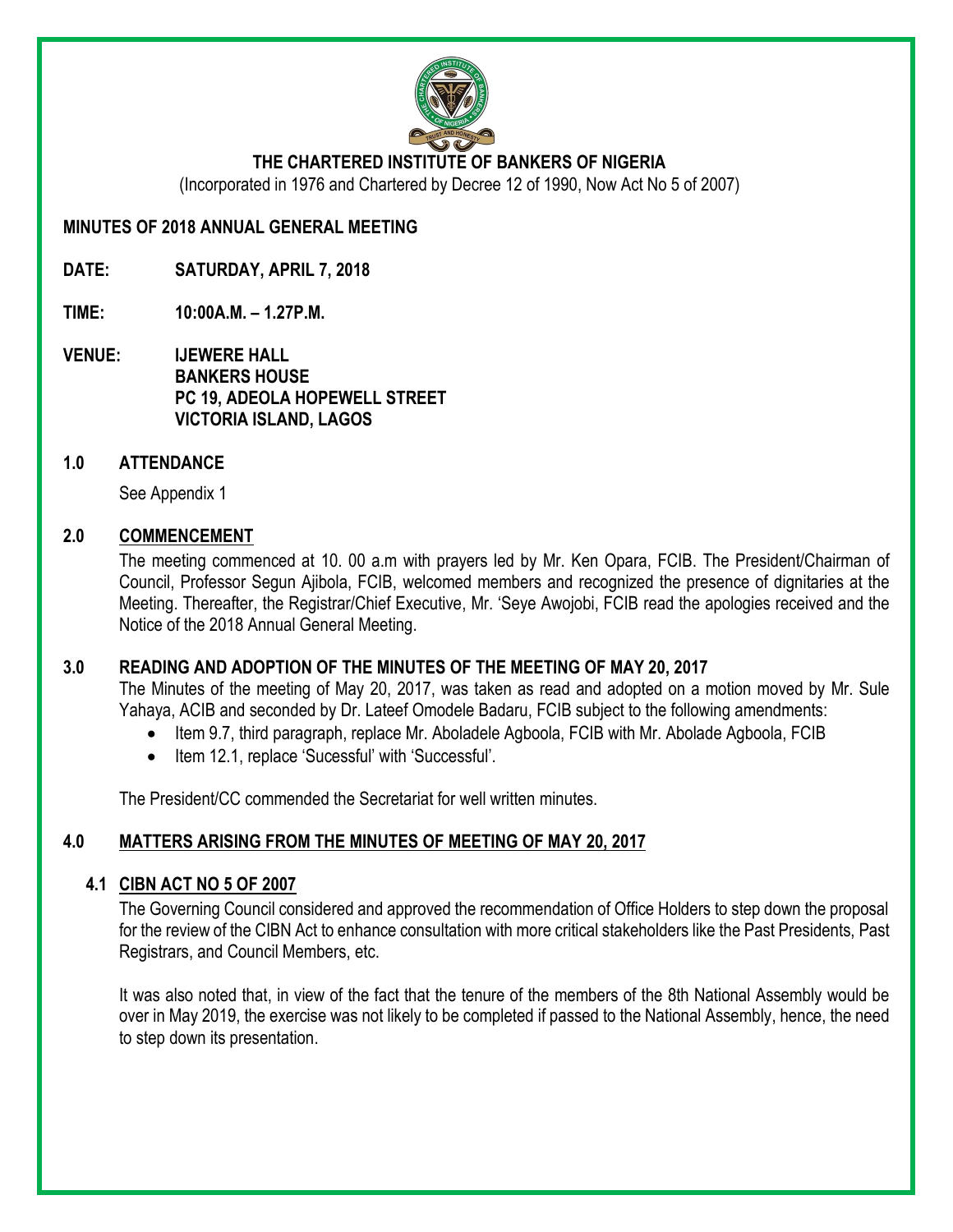

#### **4.2 INSTITUTE'S LAND IN PIWOYI, ABUJA**

The Institute with the assistance of the Officials of Federal Capital Development Authority (FCDA) met with the Etsu of Piwoyi and his Council on several occasions. 60% of the indigenes agreed to the relocation plan but were against the site identified by the Officials of FCDA.

The FCDA Surveyor assigned to the Land matter had identified a site where the indigenes would be relocated but needed confirmation from Abuja Geographic Information System (AGIS) on whether the new land location was situated within the boundaries of Piwoyi.

Members were informed that the Abuja Bankers House Implementation Committee was working on purchasing land in Abuja for the Institute.

#### **4.3 INSTITUTE'S LAND IN UTAKO, ABUJA**

In view of the current moves to recover the land in Piwoyi, the Institute requested for the adjournment of the Utako Land case between CIBN and Chida International Hotel, fora report of settlement. The case was adjourned to May 3, 2018, for a report of settlement.

#### **4.4 REVIEW OF CIBN ELECTORAL PROCESS**

As directed at the 2017 AGM, the voting hours were amended from 48 hours to 72 hours. Hence, the 2018 election commenced at 12:01 AM on April 4, 2018, and ended at 12:01 AM, April 7, 2018.

#### **4.5 EXTERNAL AUDITOR'S REPORT**

The External Auditor had apologized for the mix-up on the above report and confirmed that the erroneous clause had been expunged.

#### **4.6 IMPROVEMENT OF THE INSTITUTE'S PORTAL**

The redevelopment of the CIBN Portal had commenced to make it more user-friendly. A deadline of Six months was given for the completion of the Project.

#### **4.7 EXTENSION OF CODE OF CONDUCT TO MICROFINANCE BANKS**

Microfinance Banks have been contacted to get their staff to assent to the Attestation Forms on the Code of Conduct in the Nigeria Banking industry. About 400 Microfinance Banks had so far complied.

## **4.8 RENOVATION OF THE INSTITUTE'S PROPERTY AT 7, TURTON STREET, YABA, LAGOS**

- The renovation of the CIBN Yaba building (CIBN Learning Centre) was completed and commissioned on the 19th of December 2017 by the Minister for Communication, Barr. Abdul Raheem Adebayo Shittu.
- The next stage of the building was the installation of the voice, data, furniture, and library automated Bookshelves. The Minister for Communication promised to support the Institute in equipping the E-Library.
- Organisations or Individuals that was interested in instituting a legacy at the Learning Centre by branding or equipping any part of the building would be appreciated.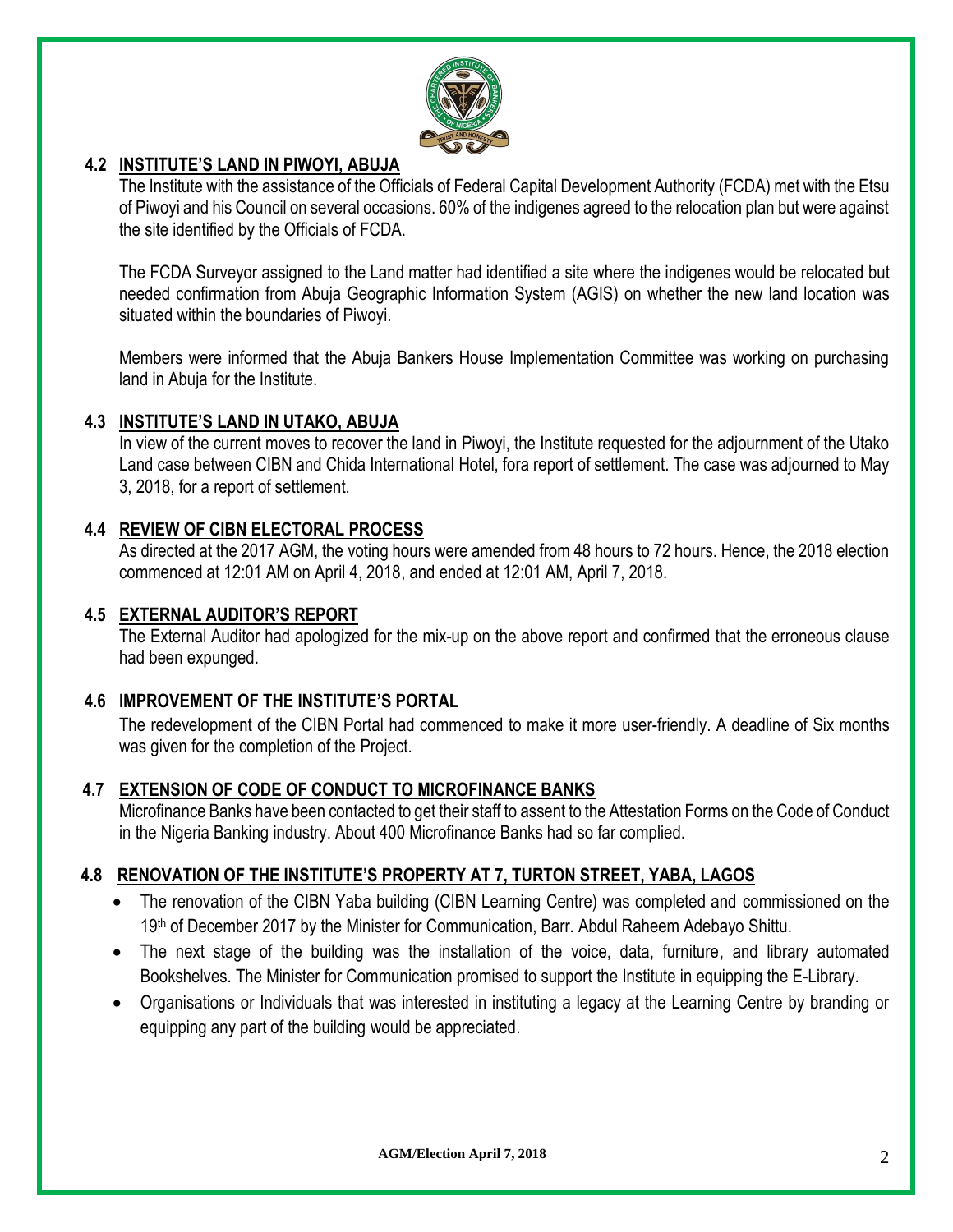

## **4.9 UPDATE ON THE PRODUCTION OF DIRECTORY OF MEMBERS**

The production of improved Directory of Members with pictures would be finalised latest April 30, 2018.

### **4.10 INSTITUTE'S ANTHEM**

The CIBN Anthem composed by Dr. Albert Oikelome, (a Senior Lecturer at the Department of Creative Arts, Music Unit, University of Lagos) had been produced and currently rendered at Institute's events.

## **4.11 UPDATE ON THE INTRODUCTION OF COMPUTER BASED TESTING (CBT) FOR THE INSTITUTE'S EXAMINATION**

It was reported that during the course of the year the Institute took a strategic step towards administering its examinations using the Computer Based Testing platform (CBT). Members were informed that it was successfully piloted during the October 2017 diet examinations with the Certified Risk Managers (CRM) programme at the two centers, viz; Lagos and Abuja.

The meeting was informed that the full implementation of the initiative had been scheduled to commence in April 2018 diet examinations while the following four core subjects would still retain the paper and pencil platform.

- Bank Lending and Credit Admin
- Practice of Banking
- International Trade & Finance
- Banking Law, Ethics and Corporate Governance

#### **5.0 PRESIDENT/CHAIRMAN OF COUNCIL'S REPORT**

The President/CC, Professor Segun Ajibola, FCIB, presented his report with the following highlights:

- The financial performance in the year 2017 reflected a healthy financial position, with the Institute posting better results than the preceding year.
- To herald the implementation of the Competency Framework, a Press Conference was addressed by the President/Chairman of Council, Professor Segun Ajibola, FCIB and a Workshop held for the Heads of Human Resources of Banks to exchange ideas and make inputs on the best approach to ensuring hitchfree implementation in their respective organisations.
- The Terms of Reference for the engagement of the Institute as the Accreditation Agency were being steadily pursued and implemented that within eleven (11) months of its commencement, six (6) bank academies and twenty (20) ETSPS were accredited while another two (2) bank academies and fifteen (15) ETSPs were in the process of being accredited.
- The CIBN was represented by the Registrar/Chief Executive, Mr 'Seye Awojobi, FCIB, on the GBEStB's Education Standards Committee, a Committee saddled with the responsibility for developing and publishing global education standards for banking institutes across the globe.
- The transition to Computer Based Testing (CBT) for the Examinations, positions CIBN as the first professional body in Nigeria to do so.
- In 2017, 65% of the Institute's workforce was sent on external training during the course of the year.
- The Registrar/Chief Executive embarked on an Executive Leadership Training Programme at Harvard Business School, Boston, Massachusetts, United States of America.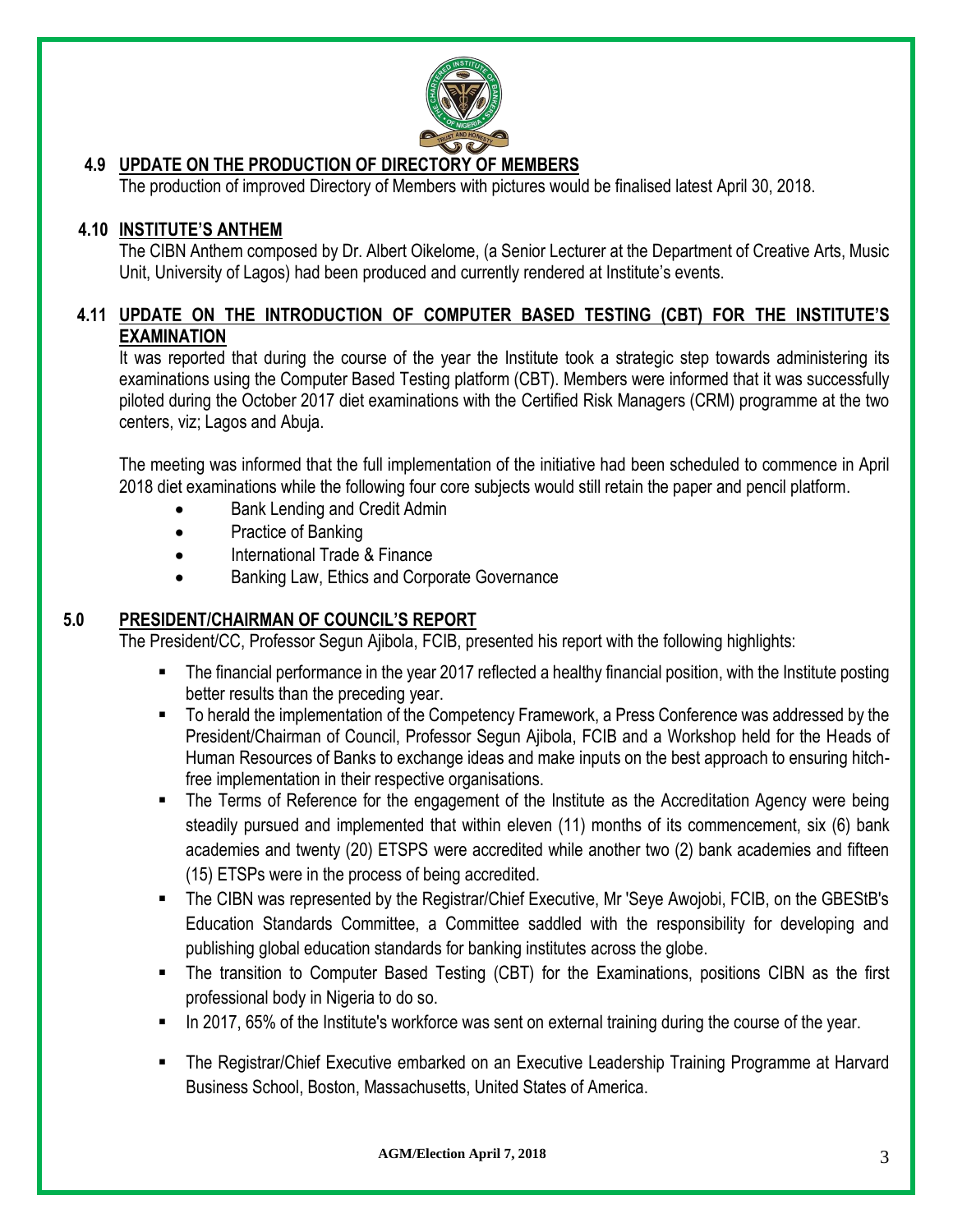

- The e-Learning platform of the Institute had been fully launched availing professionals' access to flexible learning experiences.
- Following the business visit of the President/Chairman of Council to Liberia and Sierra Leone, arrangements had been finalized for the commencement of the examinations in The Countries from April 2018.
- The CIBN Press was relocated from the Yaba Office to No. 4 Araromi Street, Shomolu, Lagos in order to reposition the company to a more strategic and viable location.
- The CIBNCFS had remained focused on its mandate and had conducted research and organized different knowledge events on topical issues such as the Nigerian Economic Outlook; Human Capital Dynamics in the Banking Industry; The Pros and Cons of the Collateral Registry Act; Leveraging Digital Disruption for Women's Economic Inclusion amongst others.
- The CIBNCFS was appointed by the University of Ibadan Research Foundation as the host to provide Leadership for the Special Thematic Working Group (STWG) on commerce as part of the Think Tank for Translating Research to Innovation, Strategies, and Evidence for policies in Nigeria.
- Arrangements had also been put in place for the commencement of Loan Processing and Documentation Certification Programme from April 2018 in collaboration with the Nigerian Bar Association (NBA).
- As part of the process of infusing local content into the Chartered Bankers MBA Programme, the Governing Council approved that all candidates admitted from Nigeria would write an extended well researched Term Paper on contemporary issues in the Nigerian Banking and Financial system to be approved and graded by the Institute from 2018.
- The Institute was collaborating with the International Finance Corporation (IFC) for a Certification Programme in Sustainable Banking.
- The Institute was currently working in conjunction with the Bankers Committee, Sub-Committee on Competency and Industry Standards to introduce an Ethics and Professionalism Certification Programme to be taken by all cadres of bank staff in Nigeria.
- The Institute made inputs into a number of Bills that were considered by the National Assembly for enactment.
- The Institute embarked on broad stakeholders' engagements which included Academy Institutions, Government Functionaries, Regulators, Operators, and other Professional Bodies to discuss issues of mutual interest.
- The Body of Banks' CEOs in conjunction with the Central Bank of Nigeria and The Chartered Institute of Bankers of Nigeria on March 27, 2018, launched an initiative to roll out 500,000 shared Agent Network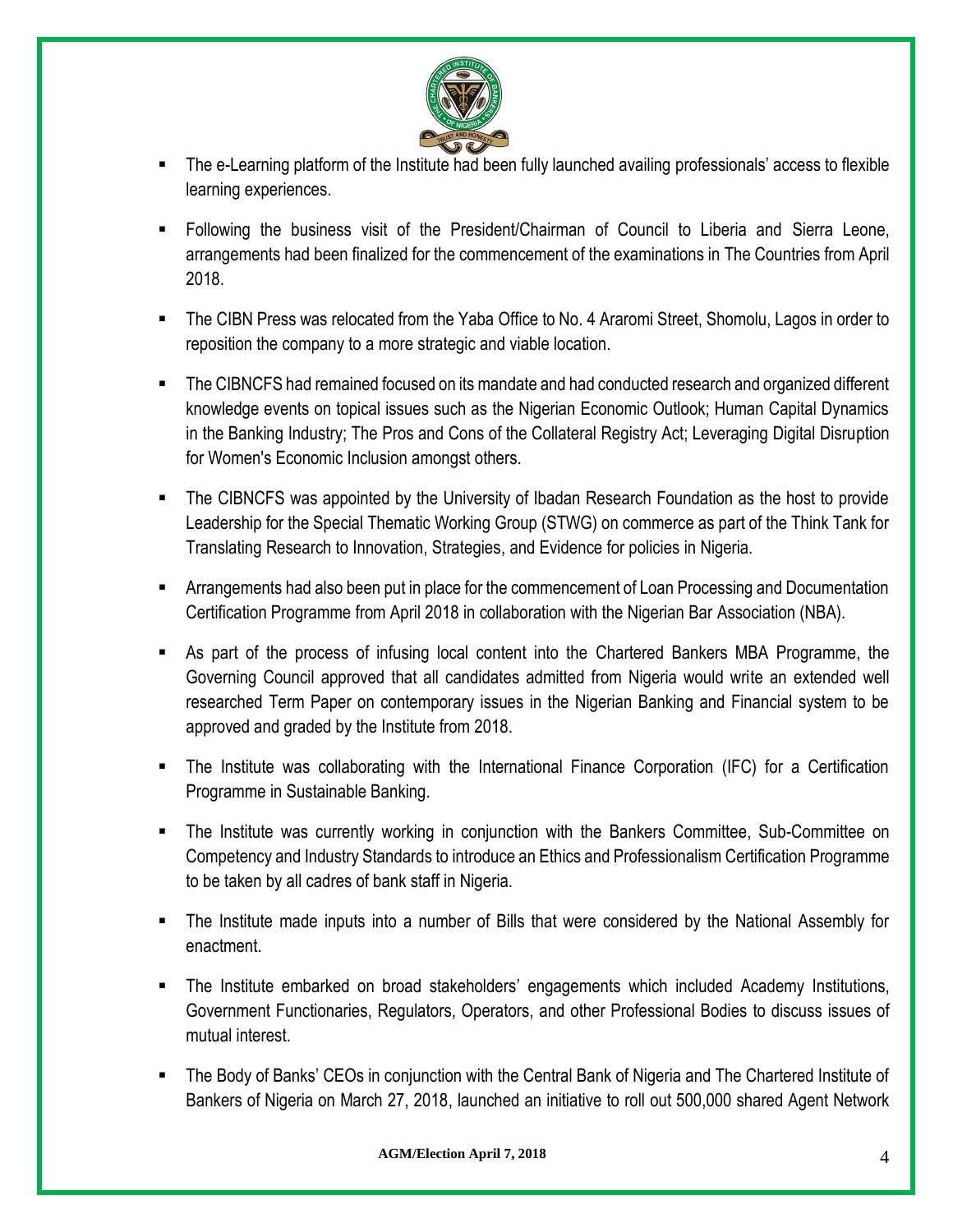

by Nigerian Banks, licensed Mobile Money Operations and Super Agents to accelerate Financial Inclusion in Nigeria.

The Governing Council approved the construction of perimeter fencing on all parcels of land belonging to the Institute in the various locations across the country in order to safeguard and protect the assets.

## **6.0 THE REGISTRAR/CHIEF EXECUTIVE'S REPORT**

The Registrar/Chief Executive, Mr. 'Seye Awojobi, FCIB presented his report which highlighted the following:

- The 2018 AGM was significant as it was the first time that the election was held offsite and seventy-two (72) hours before the AGM. Also, this was the first time the investiture of the new President/Chairman of Council and the inauguration of new officers would be held on a different date and outside the Bankers House.
- The category of individual membership of the Institute grew from 120,629 to 124,212 representing an increase of 2.97%.
- A total of 119 Associates were invested as Fellows; 280 Student Members qualified as Associates while 680 Student Members qualified as Microfinance Certified Bankers.
- The number of corporate members enjoyed a boost in the year with the addition of thirty-four (34) Microfinance Banks fully registered and issued Certificates of Membership in line with the CIBN Act No 5 of 2007.
- A mini bookshop was established at the North West Zonal Office
- The North West Zonal Office also inaugurated ACIB/HND/ND/MBF Linkage Committees in Kano State Polytechnic, Waziri Umaru Federal Polytechnic Birnin-Kebbi, Kaduna Polytechnic, Usman Danfodio University Sokoto and Ahmadu Bello University Zaria.
- The North East Zonal Office coordinated the establishment of a new tuition centre in Gombe State University.
- The South East Zonal Office coordinated Accreditation visits to the ACIB/B.Sc/HND Degree Linkage Partnership with Imo State Polytechnic Owerri, Imo State; Ken Saro-Wiiwa Polytechnic, Bori, River State; University of Uyo, Akwa-Ibom State and Niger Delta University, Bayelsa State.
- Fourteen (14) States Branches held their Annual General Meetings during the year and elected new Officers to steer their affairs.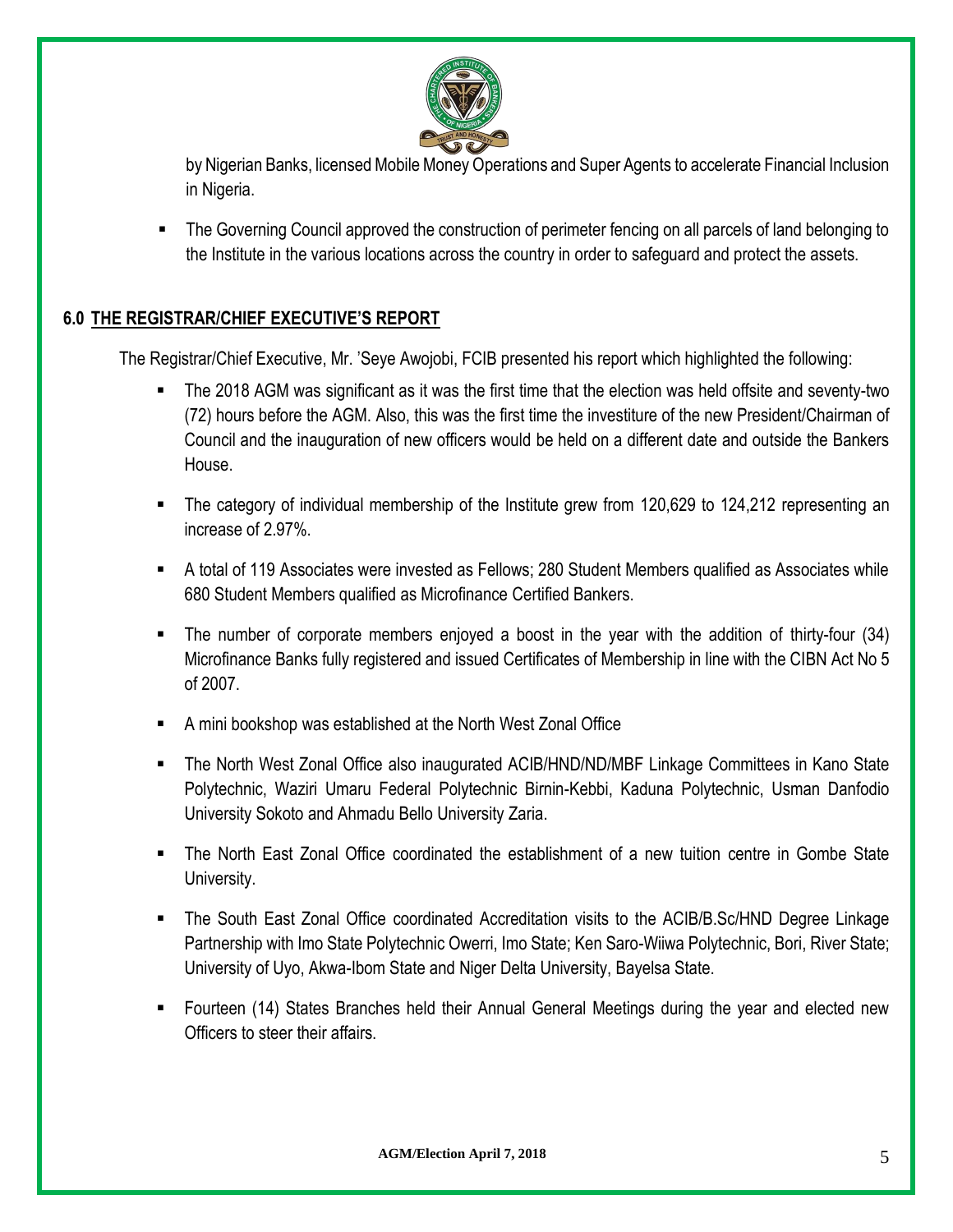

- In the same vein, the following branches held their Annual Bankers Dinner/Nights, which were all well attended by notable stakeholders in each State: Delta State, Enugu State, Rivers State, Lagos States, Ondo State, Kano State, Kaduna State and Association of Professional Women Bankers (APWB).
- During the year under review, members of the USA and UK Branches participated in the 2017 CIBN Investiture and the Entrepreneurship Development Programme (EDP)/Public Presentation of Practice License/Seal held on Friday, October 6, 2017, at Ijewere Hall, Bankers House, Victoria Island, Lagos.
- The families of two professional members of the Institute who were called to eternal glory within the period under review were paid the sum assured of N1,000,000.00 each under the Group Life Assurance scheme for professional members of the Institute. The late members were Late Mrs. Esther Ugah, FCIB and Late Dr. (Mrs.) Adeyinka Olawanle Sokefun, FCIB
- During the year under review, the Governing Council approved a Curriculum Development Policy and Process that clearly articulated the policies and processes for the educational activities of the Institute.
- The Curriculum and Learning opportunities of the Microfinance Certification Programme was reviewed to reflect the evolving trends in the Microfinance Subsector.
- During the year the Governing Council approved the Linkage arrangement to be extended to cover Departments of Accounting, Economics, Business Administration and Marketing of Partnering Institutions.
- The efforts at improving the pass rate in the Institute's professional examinations continued with the prompt publication of the Examiners' Reports for April and October 2017 Banking Professional and Microfinance Certification Examinations which were made available to support the students' preparations for the examinations.
- History was made during the year with the publication of Five (5) Study Packs to aid the students in their preparation for the banking professional examinations.
- At the end of 2017, the Institute had a total of Eighty Three (83) permanent staff complemented by Twenty-Seven (27) outsourced personnel and Three (3) National Youth Service Corp (NYSC) members.
- The monthly programme christened HAPPY HOUR meant for staff to unwind and relax was regularly held on the last Friday of every month.
- Mrs. Seun Ikutiminu, Officer I with Finance Department, won the Best Staff Award for the year 2017.
- The wooden bookshelves, reading tables and chairs previously in the Library were donated to Igbobi College and the furniture was presented to the College by the President/Chairman of Council and members of the CIBN Management Team on August 1, 2017.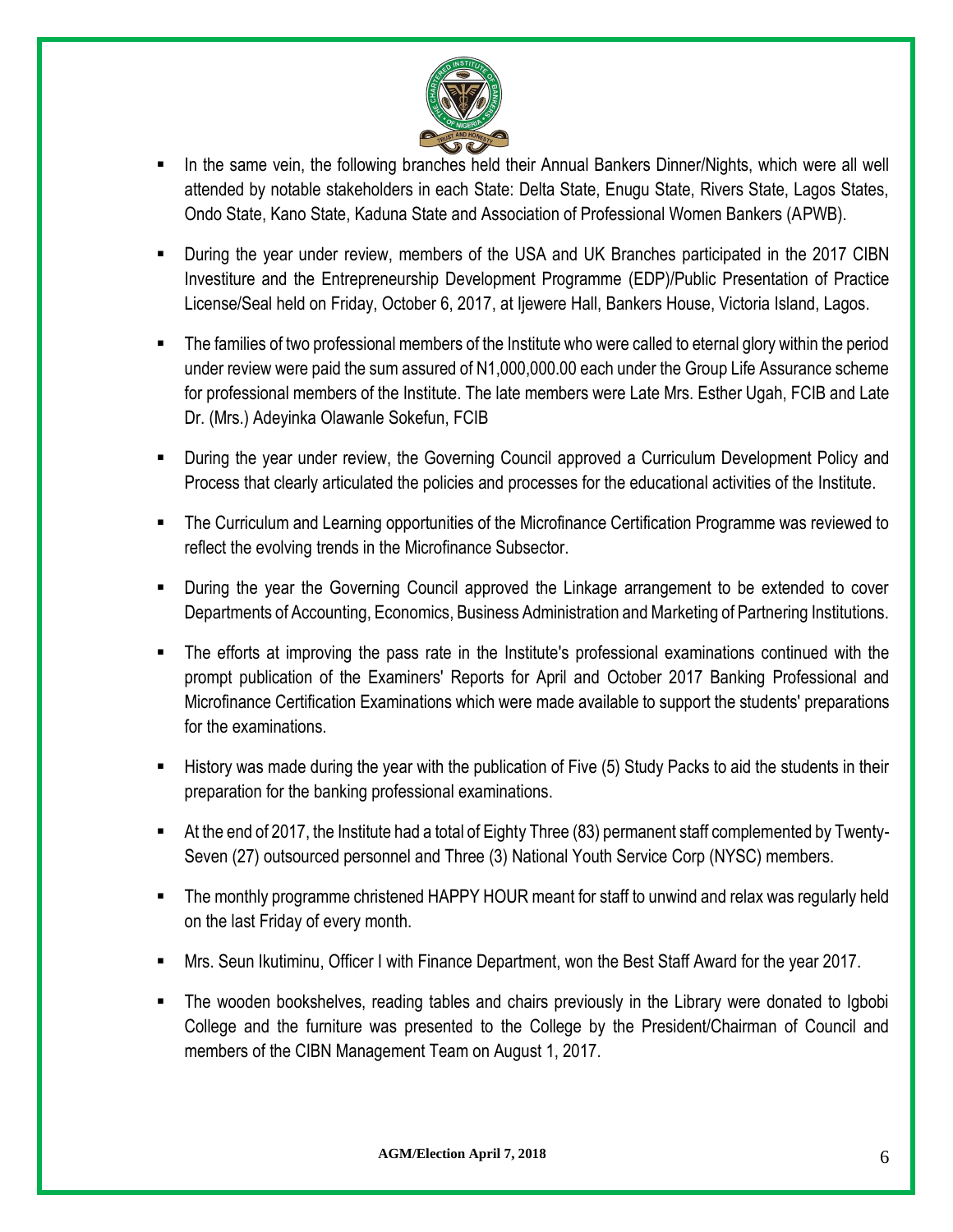

- The Governing Council at its meeting held on December 7, 2017, approved the conversion of the space on the ground floor of the Bankers House, Victoria Island, Lagos as the location for the Banking Museum.
- The Chartered Institute of Bankers of Nigeria (CIBN) successfully hosted the 22nd World Conference of Banking Institutes (WCBI).
- The 17th National Seminar on Banking and Allied Matters for Judges was held from October 17 18, 2017
- A total of 473 (Four Hundred and Seventy-Three) participants attended the various training programmes in the year under review.
- The Governing Council at its meeting of December 7, 2017, approved the redesigned CIBN flag for the purpose of recreating and refreshing the Institute's iconic ensign. The design was put together by an inhouse brand expert.
- The 2017 Management Retreat with the theme *The Game Changer: Dare to Win -* was held at the Grand Inn Hotel, Ijebu-Ode, Ogun State from November 17 – 19, 2017.

#### **7.0 FINANCIAL REPORTS**

#### **7.1 The National Treasurer's Report**

The National Treasurer, Mr. Ken Opara, FCIB, informed the meeting that the audited financial statements of the Institute and its subsidiaries: CIBN Press Limited and CIBNCFS Limited/GTE were consolidated to give a global view of the financial performance and position as at 31st December 2017. It was noted that the audited financial statements were considered and approved by the Governing Council at its meeting of March 1, 2018.

Mr. Opara presented the report for the financial year ended December 31, 2017, with the following highlights:

|                                              | 2017         | 2016         |                                |           |
|----------------------------------------------|--------------|--------------|--------------------------------|-----------|
|                                              |              |              |                                |           |
|                                              |              |              |                                | %         |
|                                              |              |              |                                | Increase/ |
|                                              | N'000        | <b>N'000</b> | Increase/(Decrease) (Decrease) |           |
| <b>Net Assets</b>                            | 3,826,680.00 | 1,785,601.00 | 2,041,079.00                   | 114.31%   |
| Annual Dev. Fee & Corporate Subscriptions    | 470,360.00   | 439,580.00   | 30,780.00                      | 7%        |
| Internally Generated Revenue (IGR)           | 910,766.00   | 646,244.00   | 264,522.00                     | 40.93%    |
| <b>Operating Expenses</b>                    | 760,433.00   | 675,730.00   | 84,703.00                      | 12.54%    |
| Net Operating Surplus                        | 385,123.00   | 231,834.00   | 153,289.00                     | 66.12%    |
| % of IGR to Total Revenue                    | 74.89%       | 69.03%       | 5.86%                          | 8.49%     |
| % of Corporate Subscription to Total Revenue | 25.11%       | 30.97%       | $-5.86%$                       | $-19%$    |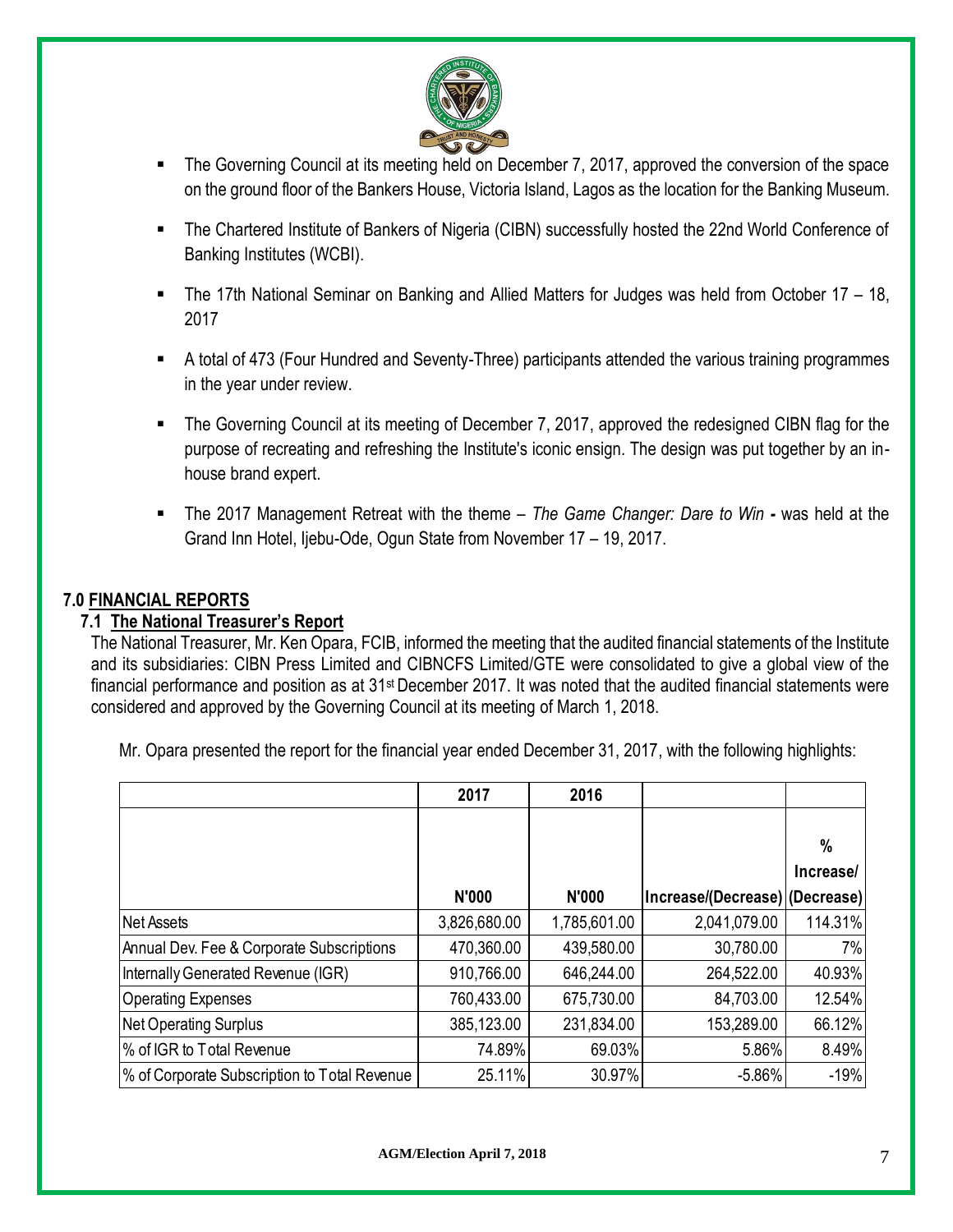

- The Institute recorded an operating surplus (before impairments) of N455million as against a budget of N277million for the year.
- After the consolidation of results of the Institute with those of its subsidiaries, the net operating surplus after adjustment for impairments improved by 135% from N195.4million in 2016 to N459million in 2017.
- The Internally Generated Revenue improved from 69% in 2016 to 74.9% in 2017. It improved to N910.76million in 2017 from N646.24million in 2016, a growth of 40.93%. The net assets increased by 114.3% from N1.78billion in 2016 to N3.82billion in 2017. There was an increase of 66.12% from N231.83million for 2016 in a net operating surplus of N385.12million
- The net income from the Learning and Development Division grew by 17.4% from N63.5million in 2016 to N74.5million in 2017.
- The CCPD/E-Learning Division recorded a 34.73% rise in net income generating N19.99million in 2017 as against N14.84million in 2016. The income was exclusively from CCPD programmes in the year.
- **There was a significant improvement in number and quality of attendance at the Annual Dinner for the year.** Consequently, the income realized rose by 3.4% from N48.5million in 2016 to N50.14million in 2017.
- The net income from the Membership Services Division increased by 14.74% from N160.6million in 2016 to N184.3million in 2017.
- The net income generated by the Capacity Building and Certification Division increased by 48.10% from N103.03million in 2016 to N152.58million in 2017.
- Through efficient management of the investment portfolio actualized through a deliberate collection of subscription in advance, the income on operating funds grew by 73.83% from N187.95million in 2016 to N326.71million in 2017.
- The Corporate Members' Subscription increased by 7% due to the additional two new banks to N470.36million for 2017 as against N439.58million in 2016.
- An additional appropriation of N250million from the surplus for the year was approved by the Governing Council for the Abuja Bankers House project.

## **7.2 Audit Committee Report**

The Chairman of the Audit Committee, Mr. Babatunde Oduwaye, FCIB confirmed that the accounting and reporting policies of the Institute for the period ended December 31, 2017, were in accordance with legal requirements and agreed with ethical practices. It was also confirmed that the scope and planning for the audit for the period ended December 31, 2017, was adequate and Management's response to the Auditors' findings was satisfactory.

#### **7.3 External Auditors Report**

The External Auditors, Baker Tilly Nigeria (Chartered Accountants), represented by Mr. Mark E. Ariemuduigho informed members that the consolidated and separate financial statements gave a true and fair view of the financial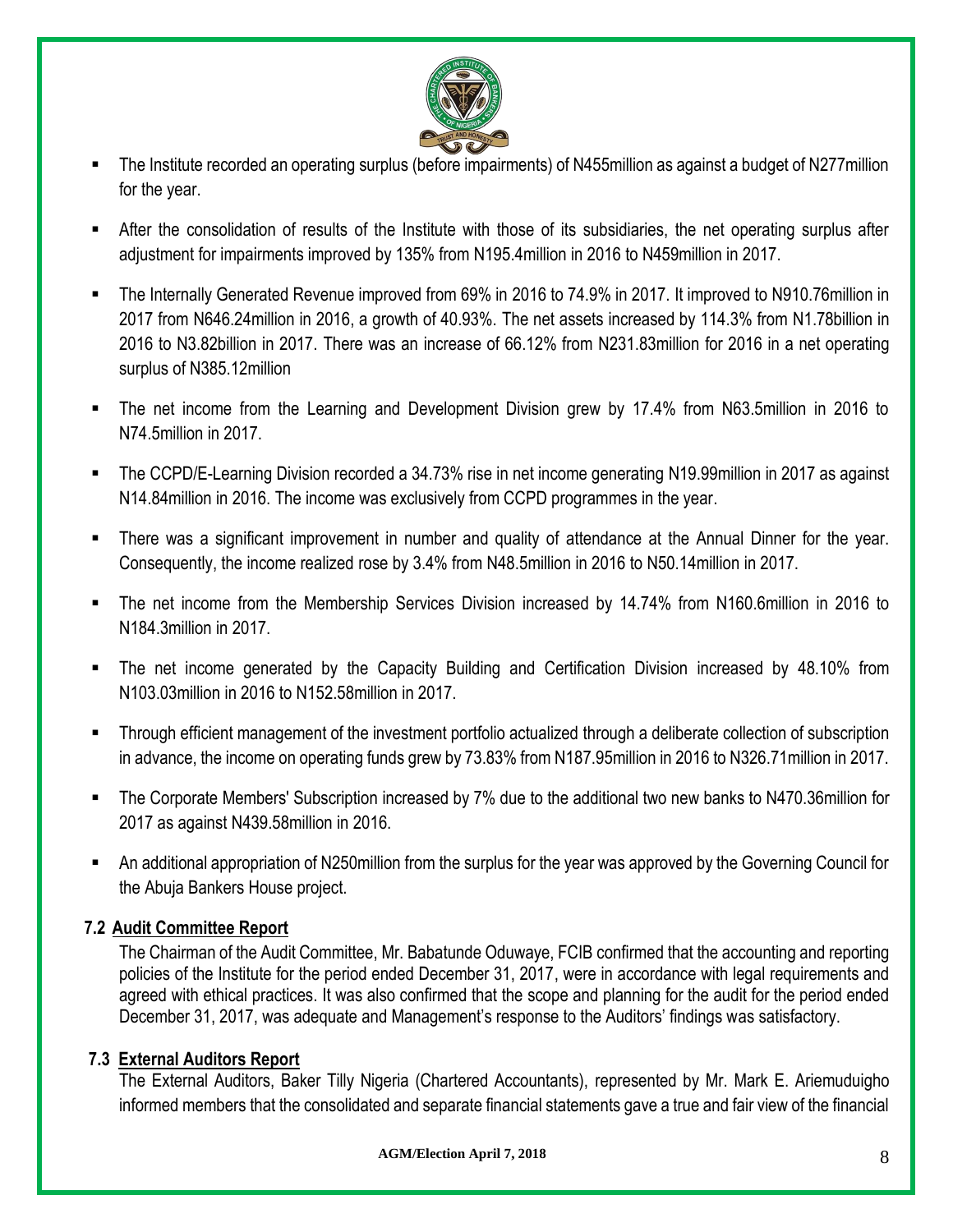

position of the Institute as at 31 December 2017. It was reported that the consolidated and separate financial performance, as well as the statement of cash flows for the year ended, was in accordance with the International Financial Reporting Standards, the Companies and Allied Matters Act, CAP C20, LFN 2004 and the Financial Reporting Council of Nigeria (FRCN) Act No. 6 of 2011.

The External Auditors drew the attention of members to note 44 of the financial statements which stated that the subsidiary companies had accumulated losses and shareholders deficits. It was noted that CIBNCFS Limited was a Research Institute and the loss represented pre-operational expenses which were yet to be fully covered by the incomes accruing to the Company. The CIBN Press Limited, on the other hand, had accumulated losses up to 2016. The Meeting learned that as a result of strategies mapped out by Directors of both companies made profits in 2017 which were however not sufficient to cover the accumulated losses.

## **8.0 ADOPTION OF THE REPORTS OF THE PRESIDENT/CC, NATIONAL TREASURER/EXTERNAL AUDITORS/AUDIT COMMITTEE, AND THE REGISTRAR/CHIEF EXECUTIVE FOR DISCUSSION**

The motion for the adoption of the five reports (President/CC, National Treasurer, Auditors, Audit Committee and the Registrar/Chief Executive) for discussion was moved by Barr. Efiong Akwa, FCIB, and seconded by Mrs. Mojisola Adebisi Bakare-Asieru, ACIB, HCIB.

## **9.0 DISCUSSIONS/COMMENTS ON ALL THE REPORTS**

- Mazi O.C.K. Unegbu, FCIB, Past President suggested that the Reports should be circulated online prior to the commencement to the AGM to enable members to go through them.
- Sir. Gbolahan Folayan, FCIB commended the Institute for a job well done and stated that the 2018 AGM was one of the best meetings he had ever attended. He also commended the President/CC and his team for achieving virtually all that was promised at the commencement of their tenure.
- Mr. Sunny Ogunfadebo, FCIB commended the Leadership and Management for extending examinations across borders. He also commended the Microfinance Certified members for participation in Institutes' activities while admonishing the dormant Associate members to emulate them. He thereafter urged Management to work out strategies to ensure that non-active members of the Institute became active.
- Dr. Folajimi Festus Adegbie, FCIB commended the President/CC and his team on the achievements and for successfully repositioning the CIBN Press and CIBNCFS to profitability. He advised that the CIBN Bookshop should liaise/partner with universities' libraries for possible patronage.
- Mr. Marcel Okeke, HCIB congratulated the President/CC and his team for the outstanding performance and expressed displeasure on the omission of his name from the Attendance list of the Research, Strategy & Advocacy Committee in the 2017 AGM report. It was noted that a member of the Audit Committee was also omitted from the list.
- Mr. Kunle Adeyemo, FCIB thanked the Governing Council, Management and members for taking the Institute to the next level and advised for a reconsideration of the implication of carrying out the valuation of the properties to avoid higher charges. He said it was important for the Institute to ensure that the presentation of Bills relating to the Institute's mandate by upcoming Bodies/Association were terminated at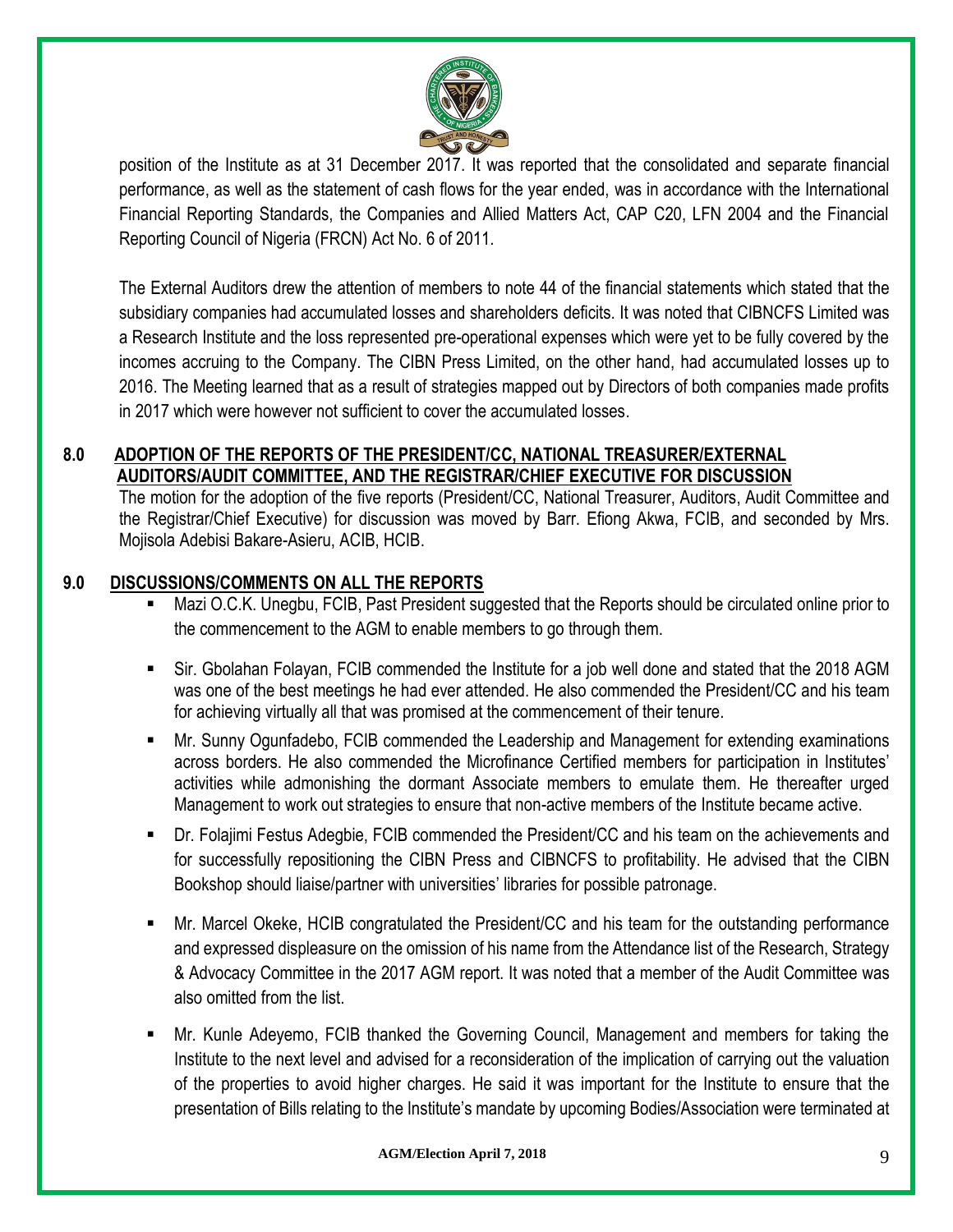

the National Assembly. Lastly, he suggested the hard copy of the membership directory should be given to paid up members.

- Dr. Godwin Adolor, FCIB, commended the President/CC on the noble work done during his tenure. He also commended Management for the Annual Seminar on Banking and Allied Matters for Judges in Collaboration with the National Judicial Institute and urged that it should be leveraged on to ensure a better understanding of the concept of banking by the Judiciary.
- Barr. Efiong Akwa, FCIB commended the Institute for an impressive AGM report and for being proactive and sensitive to its environment. He suggested that the capital expenses should be separated from recurrent expenditure to give a clear picture of the operating expenses. He stated that in view of the newly introduced e-dividend which posed a threat to the Printing industry, the CIBN Press could set up marketing units in the various zonal offices to prospect government parastatals for contract opportunities.
- Mr. Olufemi Okusanya, ACIB congratulated the President/CC for the successful completion of his tenure and for the 2018 AGM. He suggested that in view of the fact that Graduates of Banking & Finance lacked the expected quality of education, the Institute should partner with some Private Universities for qualified members to teach core banking courses. Lastly, the Institute should consider incorporating e-banking into its curriculum as banks were transiting from traditional banking to e-banking.
- Barr. Clem Osuji, FCIB commended the President/CC for a successful tenure. He told the meeting of his observation that the Disciplinary Tribunal was not listed in the Corporate Governance Report. He opined that the members of the Tribunal should have been listed despite the fact that it did not hold any meeting during the year which was as a result of the absence of cases for deliberation.

He further said that the Chartered Banker MBA partnership arrangement with the Bangor University was not also mentioned in the report.

- Mr. Sule Yahaya, ACIB commended the President/CC for the impressive report and appreciated all members of the Institute for their support. He noted that on page 69 of the 2017 AGM report, lands belonging to the Institute's branches were not included under the assets. He added that by virtue of the principles of International Financial Reporting Standards (IFRS), such lands ought to have been included. He stressed the need to ensure the National Youth Service Scheme (NYSC) recognized the Institute's certificate as a way of attracting potential members.
- Mrs. Juliet Madubueze, FCIB commended the President/CC and his team for a good performance.

#### **Response**

President/Chairman of Council in his response stated that:

The Institute was working tirelessly to ensure that the non-active members became active as efforts were being made to reach them. The Registrar/CE assured that the Membership Directory would be subsidized.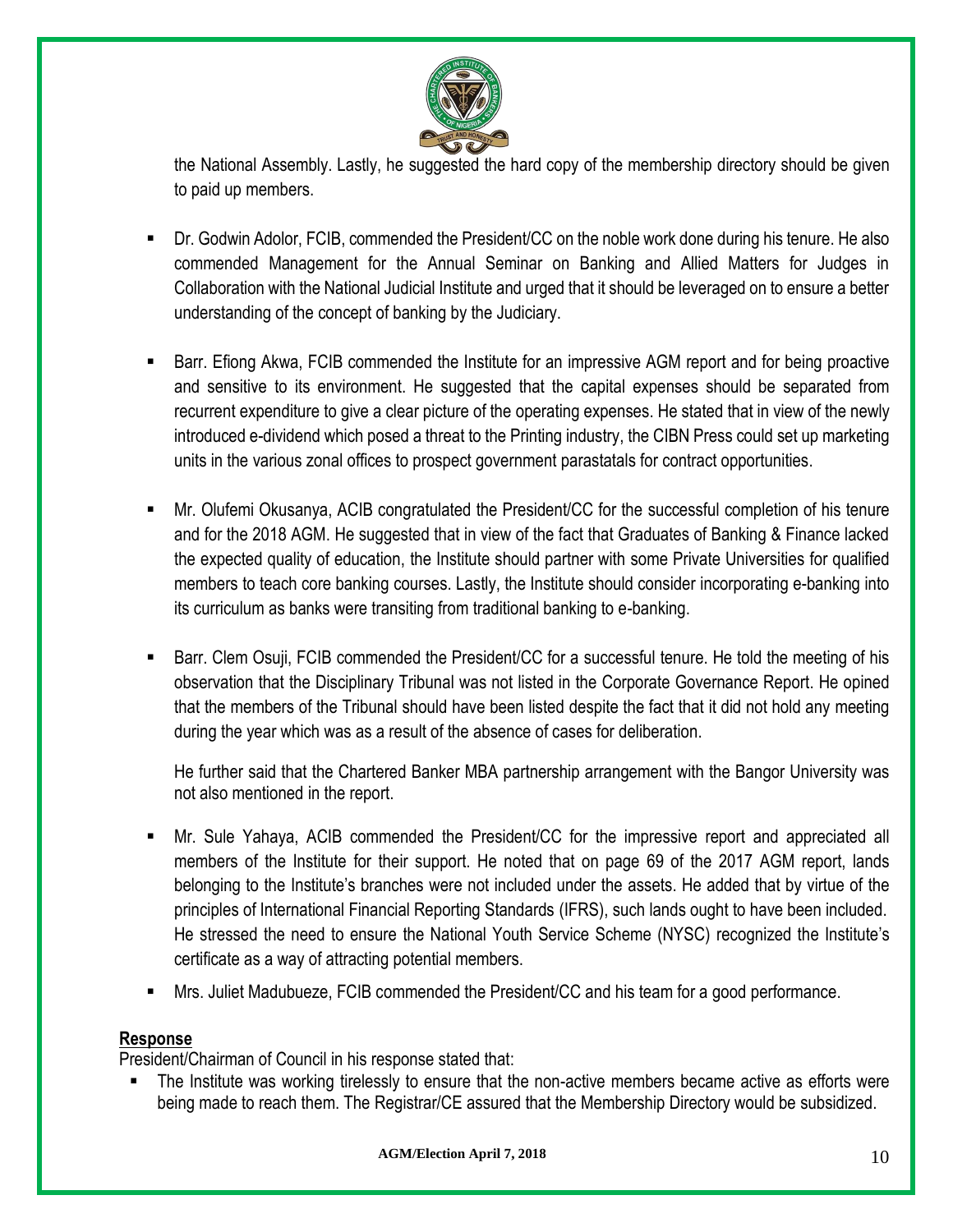

- He urged members especially those in the academia to contribute to the body of knowledge by writing books for the benefit of students who sat for the Institute's ACIB Examinations. He had recently released two books titled 'Lending and the Nigerian Banks: A Practitioners' Experience' and 'The Structure of the Nigerian Economy'.
- He apologized for the omissions of names in the Committees' attendance lists which he explained were not deliberate.
- The Institute embarked on an asset revaluation for the purposes of insurance, global relationships, etc.
- The Institute would continue to make efforts to guard its mandate against being usurped. Also, members of the Institute such as Senator Rafiu Ibrahim, FCIB, Honourable Bode Ayorinde, FCIB had been instrumental in ensuring that Bills relating to Banking & Finance presented by duplicitous Bodies/Associations were terminated at the National Assembly.
- The Institute would continue to ensure that the objectives of the organised "National Seminar on Banking and Allied Matters for Judges" were realised.
- The Institute made it a point of duty to the Institute to encourage Universities and Polytechnics to engage holders of ACIB and FCIB as faculty members of the Banking & Finance Department in their Institutions. Indeed it was made compulsory for members with Ph.D., to lecture the core courses under the MSc/ACIB Linkage Agreement.
- **EXE** President/Chairman of Council also stated that the following comments had been duly noted;
	- $\checkmark$  Suggestion for the inclusion of E-banking in the Curriculum
	- $\checkmark$  Suggestion to make the statement of account more explicit
	- $\checkmark$  Complying with standards of IFRS

#### **10.0 ADOPTION OF THE REPORTS OF THE PRESIDENT/CC, NATIONAL TREASURER/ EXTERNAL AUDITORS /AUDIT COMMITTEE, AND THE REGISTRAR/CHIEF EXECUTIVE**

The motion for the adoption of the five reports (President/CC, National Treasurer, Auditors, Audit Committee and the Registrar/Chief Executive) was moved by Mr. David Isiawe, HCIB and seconded by Mr. Anthony Ifechikwu, FCIB.

#### **11.0 SPECIAL RESOLUTIONS**

A. The National Treasurer, Mr. Ken Opara, FCIB moved the motion for the adoption of the following resolutions:

- That Baker Tilly Nigeria (Chartered Accountants), having indicated willingness to continue in office as Auditors of the Institute be re-appointed for the 2018 Accounting year.
- That the Governing Council be authorized to fix the remuneration of the Auditors for the 2018 accounting year.

Mr. Olanrewaju Akinpelu, ACIB seconded the motion for the adoption of the above resolutions.

B. The President/Chairman of Council informed members that after the approval of the Report of the Ad-Hoc Committee on Overall Review of CIBN Electoral Process at the meeting of May 20, 2017, the Body of Past Presidents requested for a review of the Chairmanship of the Election Dispute Resolution Committee to be a Past President of the Institute, in view of the mediation role often played by them.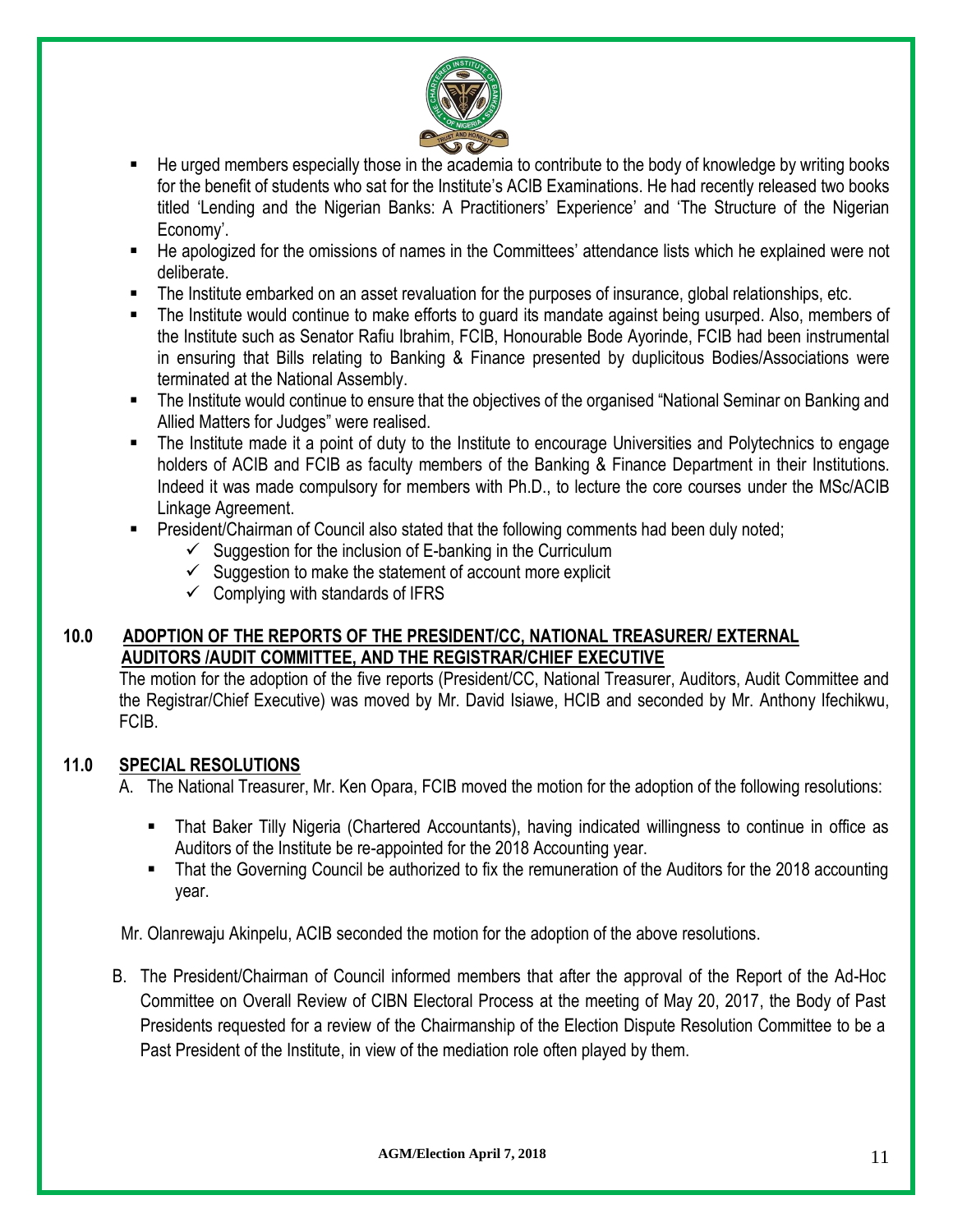

The proposal was adopted on the motion moved by Otunba (Mrs.) 'Debola Osibogun, FCIB and seconded by Dr. Chris Adimorah, FCIB.

## **12.0 DECLARATION OF ELECTION RESULTS**

The results of the 2018 e-election were announced by Oloye Esan Ogunleye, FCIB, The Chairman of Election Organising Committee.

| <b>SN</b>      | <b>Position</b>           | <b>Candidate Name</b>               | <b>Total Votes</b> |
|----------------|---------------------------|-------------------------------------|--------------------|
|                | <b>National Treasurer</b> | Mr Alabi, Oladele Adebiyi, FCIB     | 139                |
| $\overline{2}$ |                           | Prof Olanrewaju, Pius Oladeji, FCIB | 176                |
|                |                           | <b>Total Votes Count</b>            | 315                |

| <b>SN</b>      | <b>Position</b>                                      | <b>Candidate Name</b>              | <b>Total Votes</b> |
|----------------|------------------------------------------------------|------------------------------------|--------------------|
| $\mathbf{1}$   | Other Elective Positions in<br>the Governing Council | Mr. Adeniyi, Adewumi Olusola, FCIB | 217                |
| $\overline{2}$ |                                                      | Dr. Adolor, Godwin, FCIB           | 172                |
| $\mathfrak{Z}$ |                                                      | Mr. Etese, Anthony, FCIB           | 54                 |
| $\overline{4}$ |                                                      | Bar(Mrs) Ojo, Toyin, FCIB          | 201                |
| 5              |                                                      | Mr. Yinusa, Abdulrahman, FCIB      | 236                |
| $6\phantom{1}$ |                                                      | Mrs. Isichei, Yvonne, FCIB         | 249                |
|                |                                                      | <b>Total Votes Count</b>           | 1,129              |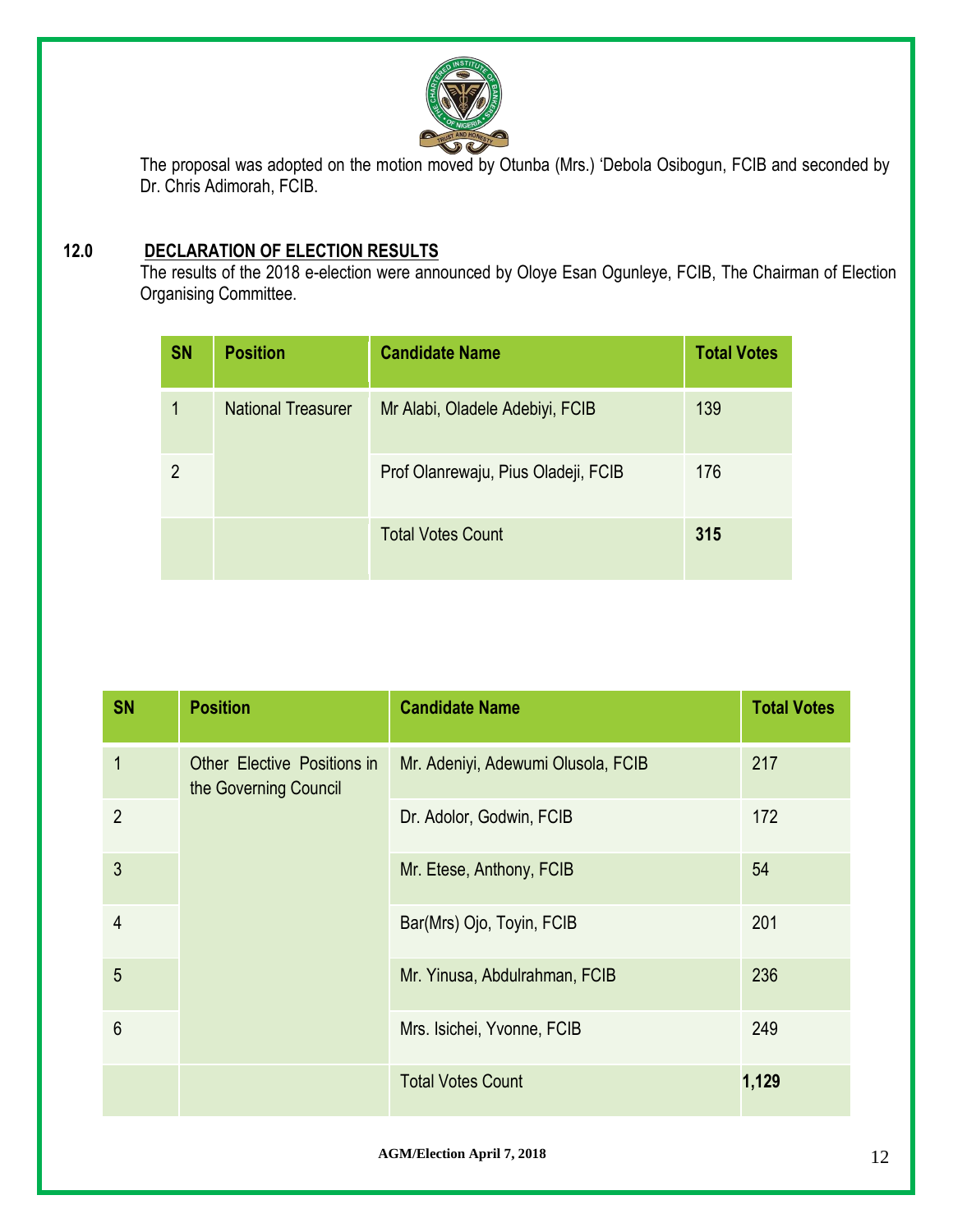

| <b>SN</b>      | <b>Position</b>                                             | <b>Candidate Name</b>               | <b>Total Votes</b> |
|----------------|-------------------------------------------------------------|-------------------------------------|--------------------|
| 1              | President                                                   | Dr. Olowu, Messiah Uche, FCIB       | 274                |
| $\overline{2}$ | 1st Vice President                                          | Mr. Olugbemi, Williams Bayo, FCIB   | 264                |
| $\mathfrak{Z}$ | 2nd Vice President                                          | Mr. Opara, Kenneth Onyewuchi, FCIB  | 264                |
| 4              | <b>National Treasurer</b>                                   | Prof Olanrewaju, Pius Oladeji, FCIB | 176                |
| 5              | Other Elective Positions in the<br><b>Governing Council</b> | Mrs. Isichei, Yvonne, FCIB          | 249                |
| $6\phantom{1}$ |                                                             | Mr. Yinusa, Abdulrahman, FCIB       | 236                |
| $\overline{7}$ |                                                             | Mr. Adeniyi, Adewumi Olusola, FCIB  | 217                |
| 8              |                                                             | Bar(Mrs) Ojo, Toyin, FCIB           | 201                |

The President/Chairman of Council commended the Election Organising Committee for a job well done.

#### 12.1 **Remarks by the President/Chairman of Council elect**

The President/Chairman of Council-elect, Dr. Uche Olowu, FCIB, expressed his appreciation to the outgoing President/Chairman of Council, Past Presidents, Council members, Management and to the entire members of the Institute. He urged members to attend the Investiture Ceremony which had been scheduled to hold on Saturday, May 19, 2018.

#### **13.0 ANY OTHER BUSINESS**

Mazi O.C.K. Unegbu, FCIB stated that he had earlier advised the External Auditors on aligning the Institute's accounts with the International Financial Reporting Standards but was yet to see its implementation.

#### **13.1 ANNOUNCEMENTS**

The Registrar/CE made the following announcements;

The Valedictory Address to be delivered by the outgoing President/Chairman of Council, Prof. Segun Ajibola, FCIB, had been scheduled to hold Friday, May 18, 2018, by 2.00pm at the Bankers House.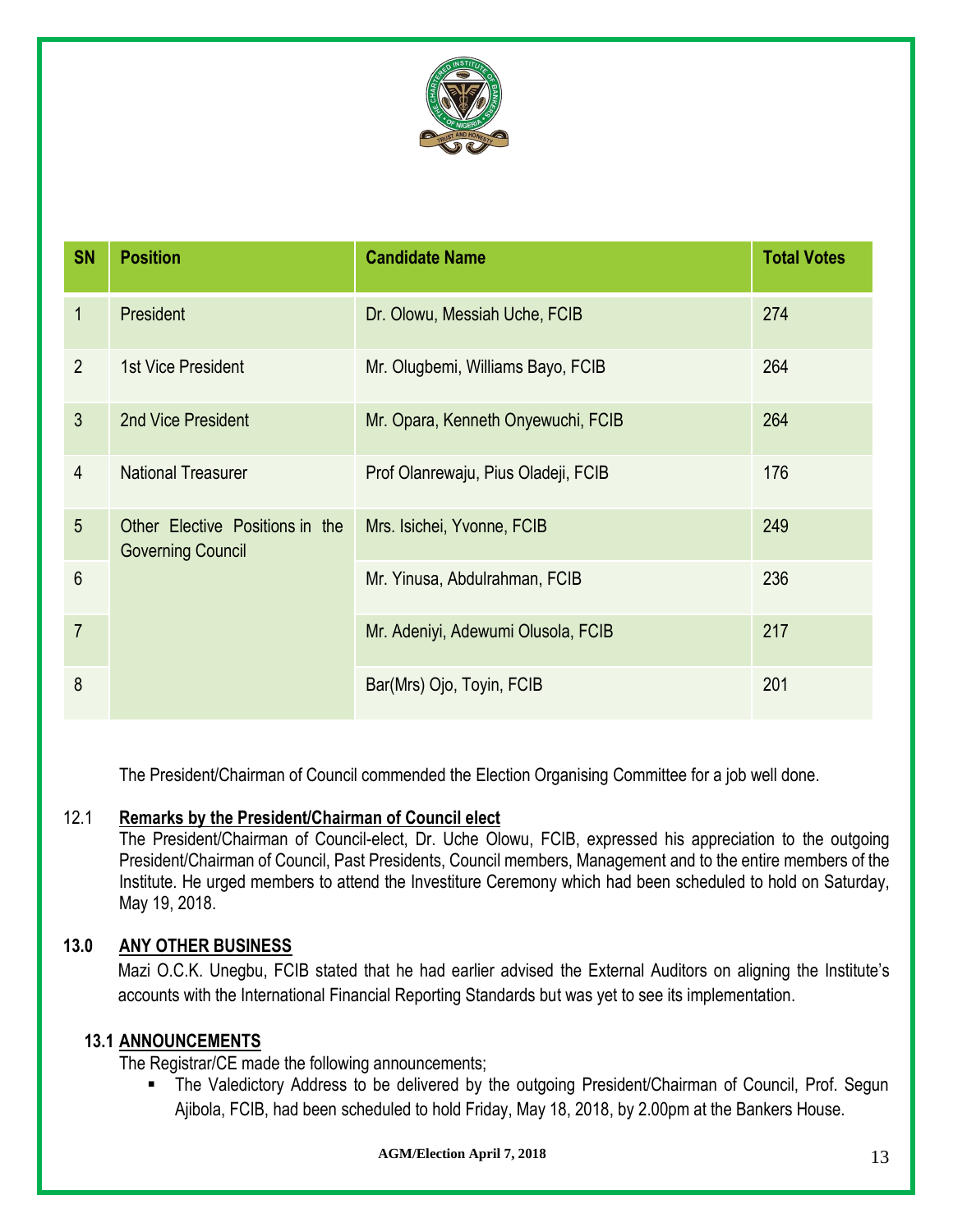

- Investiture ceremony for the incoming President/Chairman of Council, Dr. Uche Olowu, FCIB, and the newly elected Council members had been scheduled to hold at the Federal Palace Hotel, Victoria Island, Lagos.
- The two Books recently published by President/Chairman of Council, Prof. Segun Ajibola, FCIB were available for purchase at the CIBN Bookshop.
- The President/Chairman of Council, Prof. Segun Ajibola, FCIB, requested the presence of the Past Presidents and the newly elected Council members at his Valedictory Address to enable him to share some of his experiences during his tenure as President/Chairman of Council of the Institute.

#### **14.0 ADJOURNMENT/CLOSING**

The motion for closure was moved by Mrs. Juliet Madabueze, FCIB and seconded by Mr. Bolade Agbola, FCIB. The meeting came to a close at 1.27 p.m. with prayer led by Otunba Cornelius Olufemi Odekunle, JP, FCIB.

**Mr. 'Seye Awojobi, FCIB Professor Segun Ajibola, Ph.D., FCIB** Registrar/Chief Executive/Secretary **President/Chairman of Council/Chairman**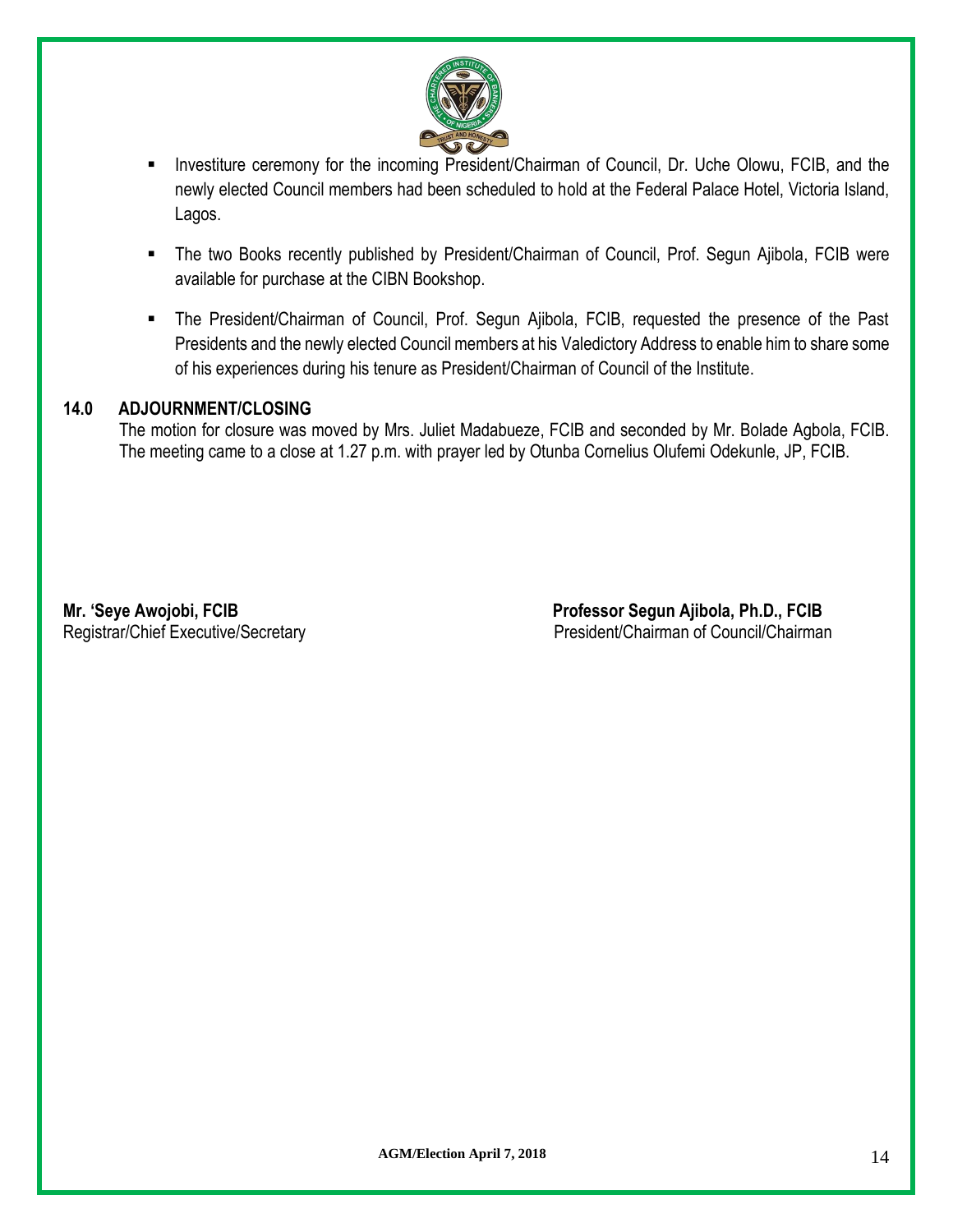

**Appendix 1**

# **LIST OF ATTENDEES AT THE 2018 ANNUAL GENERAL MEETING**

## **OFFICE HOLDERS**

- 1. Professor Segun Ajibola, Ph.D., FCIB President/CC Chairman
- 2. Uche M. Olowu, Ph.D., FCIB
- 3. Mr. Bayo Olugbemi, FCIB
- 
- **PAST PRESIDENTS**
	- 1. Mr. Ralph Osayameh, FCIB
	- 2. Mazi O.C.K Unegbu, FCIB
	- 3. Mrs. Juliet Madubueze, OON. FCIB
	- 4. Otunba 'Debola Osibogun, FCIB

# **GOVERNING COUNCIL MEMBERS**

- 1. Prof. Pius Deji Olanrewaju, FCIB Flected Member
- 2. Mrs. Mojisola Bakare Asieru, ACIB, HCIB Elected Member
- 3. Mrs. Tinuola Thompson Ajayi, FCIB **FRS 100 FFS 100 FFS 100 FFS 100 FFS 100 FFS**
- 4. Mr. Abdulrahman Yinusa, FCIB **And Access 19 and Access 19 and Fe**lected Member
- 5. Mr. Dele Alabi, FCIB and Contract Contract Contract Contract Contract Contract Contract Contract Contract Contract Contract Contract Contract Contract Contract Contract Contract Contract Contract Contract Contract Contr
- 6. M. Ifechikwu Anthony, FCIB Chairman, FCT Branch
- 
- 

# **PAST REGISTRARS**

- 1. Dr. 'Uju M. Ogubunka, FCIB
- 2. Oloye Esan Ogunleye, FCIB
- 3. Chief S.O Dada, FCIB

# **SECRETARY**

1. Mr, 'Seye Awojobi, FCIB Registrar/CE

# **NATIONAL SECRETARIAT**

- 
- 
- 
- 
- 1<sup>st</sup> Vice President
- 2<sup>nd</sup> Vice President
- 4. Mr. Ken Opara, FCIB National Treasurer

- 
- 
- 
- 
- 
- 
- 7. Mr. Bestman Azebi, FCIB **Chairman, Bayelsa Branch**
- 8. Mr. Kola Abdul, FCIB **Chairman, Lagos Branch**

1. Mr. Segun Shonubi Group Head, Capacity Building and Certification (CB&C)

2. Mr. Akin Morakinyo Group Head, Membership Services (MS)

3. Mr. Festus Anyanwu, FCIB Group Head, Ethics and Professionalism (E &P)